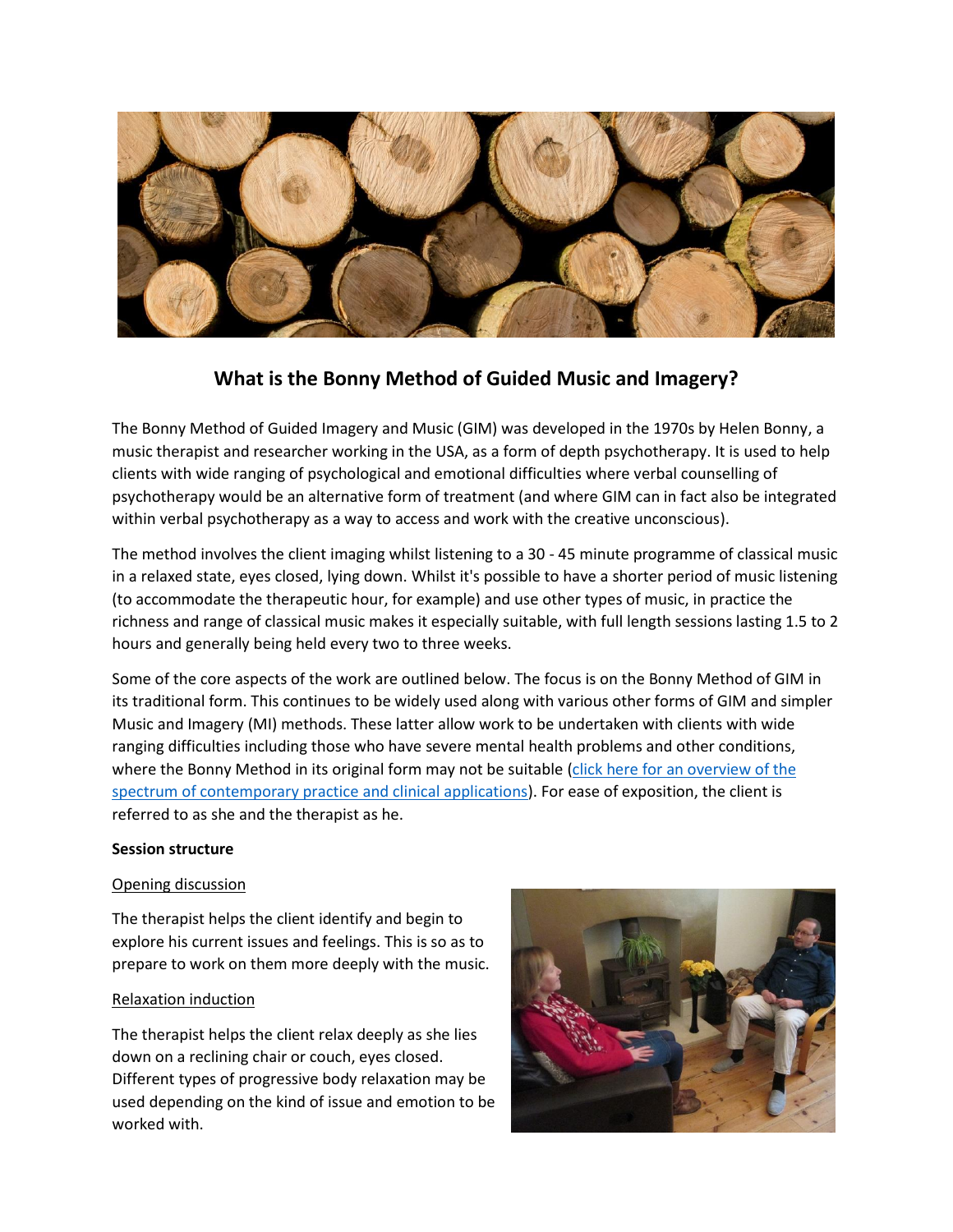## Focus

The idea is for the client to be deeply relaxed but at the same time focused as she images whilst listening to the music, an experience not unlike dreaming awake. To help with this, the therapist suggests an opening image (often agreed with the client beforehand) which gives the process a suitable starting point. This could be a path representing the journey through life, to give one of many different possibilities. The therapist does not prescribe the detail of the image (what the path is like, where the client is, what the weather is like, who else is there etc.), but rather encourages the client to connect with the music to help the image to form. He then suggests to "let the music take you where you need to go".

## Music travel



As the client listens to the sequence of music selected, the therapist asks open questions to support the unfolding of the client's imagery experience: e.g. "what are you experiencing now", "can you describe it (an image that has emerged)", "how are you feeling", "how does the music sound"?

The therapist's role is to support the client to become as fully and deeply involved in the experience as she can, actively engaged in it so that the process can do the rest. Whilst the therapist has an important role to play, it's important that he doesn't interfere with the process, trying to rescue the client when she is

struggling with something, for example (except in extreme circumstances). Rather, he supports the client to find her own solutions. This tends to involve her needing to stay with the experience she is having until a solution emerges authentically from with, often accessed through the experience of the music in some way. The therapist writes down what the client says (the transcript).

#### Creative and verbal processing

Mandala drawing or other forms of creative expression may be used afterwards to help consolidate the experience. In verbal discussion of it, the focus is on what was most important from the client's perspective. The therapist encourages the client to remain connected to the experience in thinking about its meaning. Indeed, in GIM it is most often the experience itself that transforms and heals [\(click here for a video description of a imagery](http://www.linkedin.com/hp/update/6246663493370548224)  [experience in GIM that emphasises this\)](http://www.linkedin.com/hp/update/6246663493370548224), whilst the insights gained from reflecting on the experience can also be very important. The therapist helps the client think about how she may be able to take the experience and any insights gained into everyday life. He gives her a copy of the transcript of her imagery experience to take away.

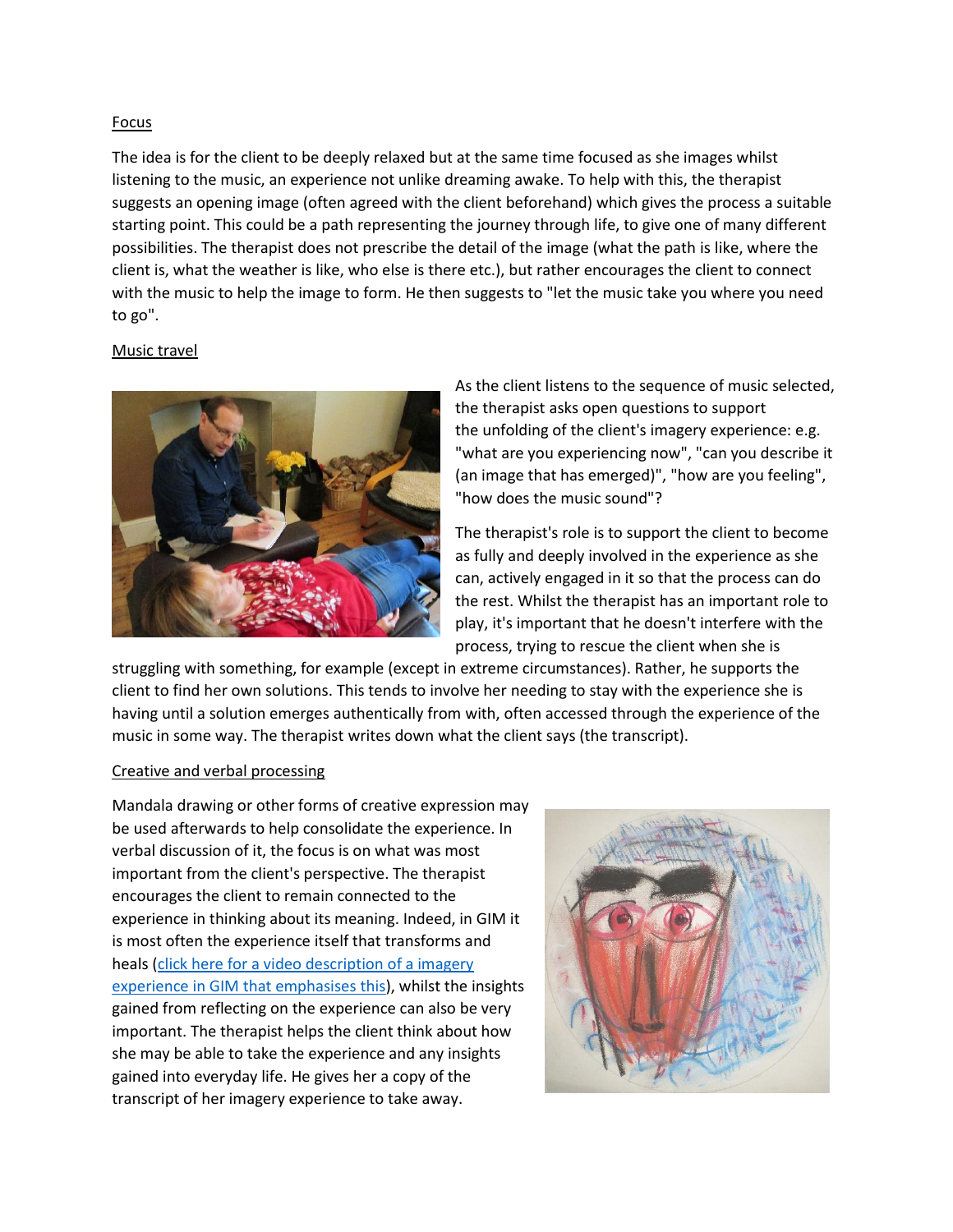## **Imagery**

Clients image in different ways so that the experience is not necessary or exclusively a visual one. It can involve other modalities such as smell or touch or be more body based. Sometimes the experience of the music itself is the main focus. There are many different levels of imagery experience, ranging from that featuring interaction with a familiar person, for example, to that which is more mythic or transpersonal in nature.

# **The process in GIM**

The client's imagery experience emerges as a manifestation of her inner process as this unfolds in response to the music. In a deeply relaxed state, the unconscious seems able to scan the client's inner world for what needs working on, and use the music to help get the client to the places she needs to go internally to do her work. This might involve her discovering inner resources, or working through emotionally laden interpersonal issues experienced as a child, as an adult or even in the anticipated future. Healing and transformation can occur, the felt reality of which stays with the client long after therapy is finished.

Typically imagery emerges spontaneously that represents the client's core issues in metaphorical form, which is then transformed over a series of sessions, with one issue or set of interrelated issues being worked on at a time as the process gradually unfolds, driven from within with the help of the music. The experience may take place in times and places utterly beyond the realms of the client's everyday experience. It might involve becoming an animal at times, for example, or opening to the spiritual dimension of experience at other times. The unconscious seems to be endlessly creative in finding ways to explore and work on issues in GIM.

## **Music**

A sequence of music is selected by the therapist that is intended to help the client work on her difficulties. In GIM training the music is explored in depth giving the therapist a sense of the potential of many different pieces and sequences of music (music programmes) in the work and how clients can be helped to make use of what the music has to offer. There are many different aspects to this, including helping the client work with the transference dynamics that can be generated by the experience of the music, for example.

Many of the deeper experiences in GIM occur when the client is not only very involved in the imagery process but also deeply connected to the music. This is where the music acts as a kind of dynamic archetypal container for the client's experience, allowing her to work on difficulties and experience healing and transformation as she may not otherwise, which is often in unexpected ways that yet have an authenticity and inevitability for her. In this, the music is remarkably malleable in the way it can be creatively engaged with by the client in GIM, the same music having the potential to be experienced in endless different ways as the client needs on different occasions, for example.

# **Guiding: a non-directive approach**

The use of the word guided in the name of the therapy sometimes leads to misunderstandings. The therapist's role is to support (or guide) the unfolding of the client's imagery experience in a nondirective way, helping the client make use of the opportunities the music provides for working on problems as discussed. He doesn't tell her what to imagine as in other much simpler forms of guided